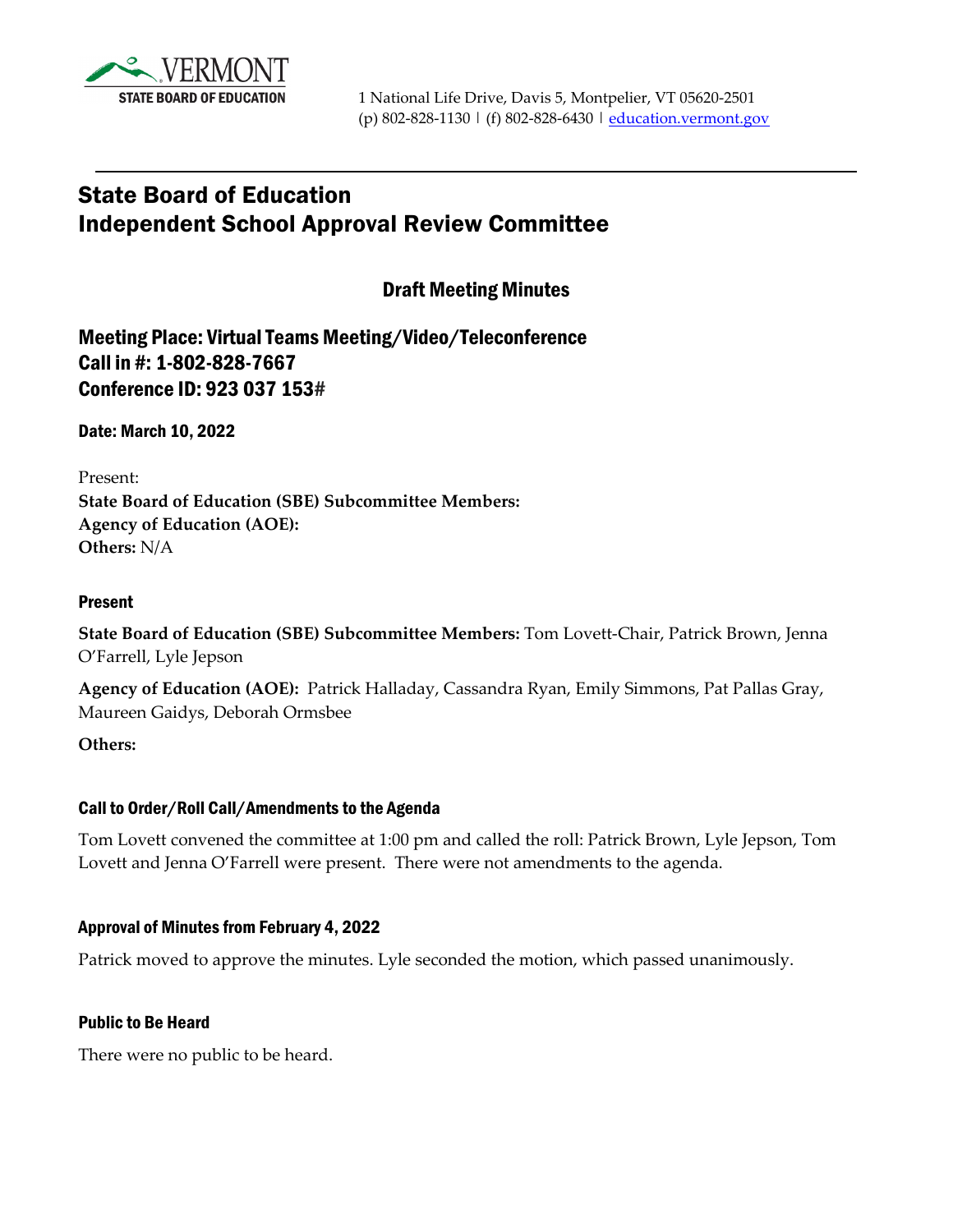## Stone Path Academy

Emily updated the group on Stone Path Academy. The school has been conditionally approved by the SBE to continue through the end of the year. Emily is the agency contact with monthly contact with the school. Procedurally, Emily will connect with Tom, the chair of the committee, if conditions change and something needs to be reported. The conditions were reviewed. By June 30, 2022, the transfer of records will be complete. No further action was required regarding Stone Path Academy.

# Site Visits and Desk Reviews

Patrick Halladay reported on the determinations triggering an onsite visit. A draft outline was provided.

*"Schools requiring an onsite visit*

- *All initial approval requests*
- *First renewal after initial approval period*
- *If the last renewal was for less than full approval period*
- *All General Education /Special Education schools*
- *Schools with multiple administration and/or special education staff changes within the last two years*
- *Schools with boarding capabilities w/accreditation or DCF licensure*
- *Schools with residential capacity that withdraws from or has its residential treatment license from DCF revoked or suspended*
- *Schools where concerns have been expressed to the IS Team that the AOE's Legal team determine require further review."*

The importance of onsite reviews was highlighted by Deb. Patrick Brown inquired about expediting reviews to clear the backlog, even if it is a one-time-only process.

# Recommended by the Agency:

*"Schools allowing for desk review*

- *Kindergartens ….*
- *When amendment requests to add a grade or a minimum increase in enrollments if the school has undergone an onsite visit within the last three years.*
- *General Education, NEASC approved schools due to renewal."*

Tom highlighted several schools that he targeted as schools that would allow for a desk review. There was general agreement. Casandra pointed out that desk reviews do not necessarily speed up the process. She offered to work with other Agency staff to determine an accurate list of schools for which a desk review is appropriate.

Tom is most interested in determining when and how many schools will be forwarded to the committee to review in April (2022). Cassandra believes this will be a slow period and that the committee should expect greater activity in the fall when schools are in session.

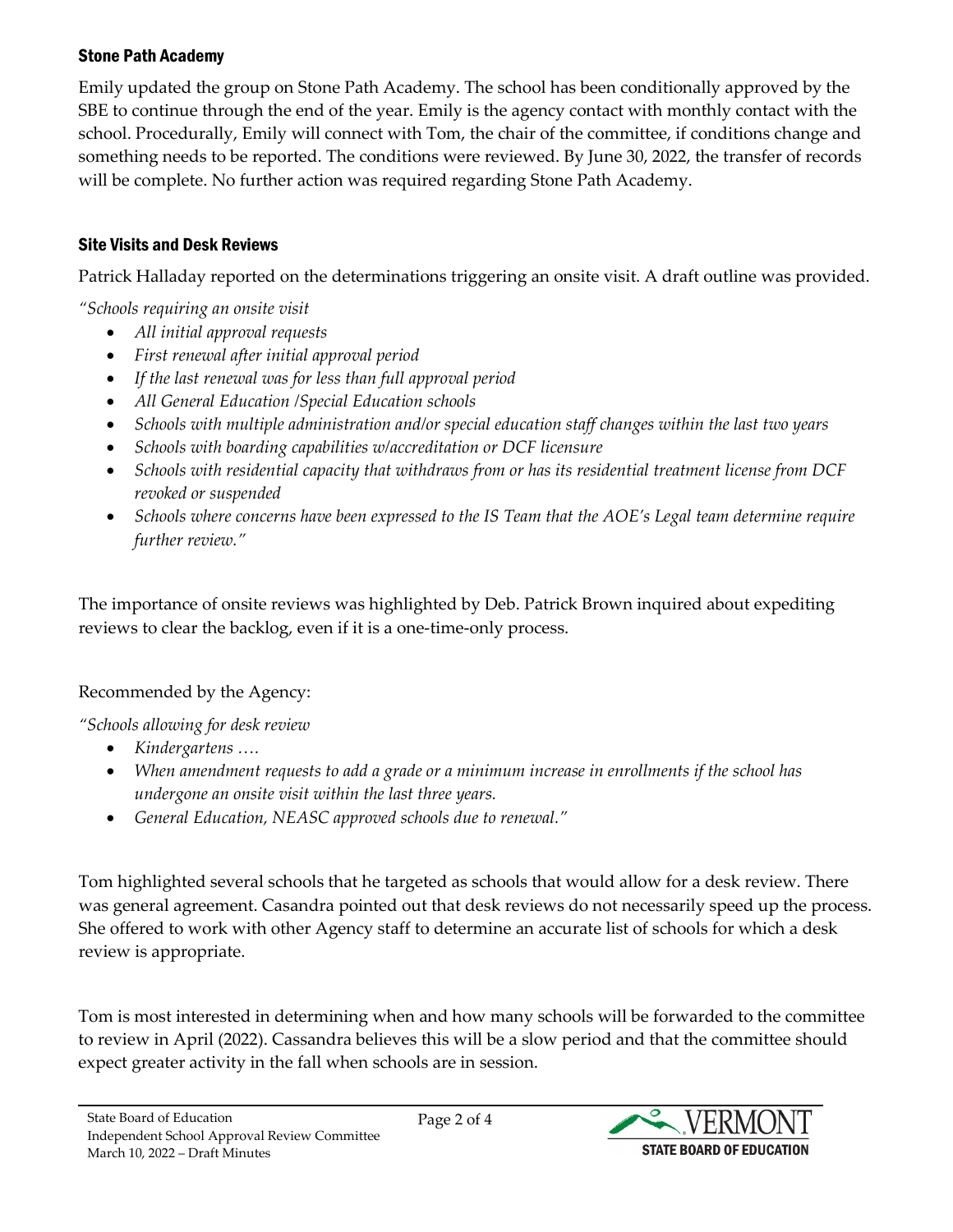Currently there are 12 schools awaiting renewal and one new application from 2020. For 2021, there are 20 schools awaiting renewal and two new applications. For 2022, 27 schools will require renewal, as well as two kindergartens, two tutorials, and three TPEs (Teen Parent Education Programs). In 2023, an additional 20 schools will come up for renewal.

Schools that have followed the procedure, have submitted a report, and have requested renewal but have yet to be acted upon, have conditional approval to continue operations until such time as the SBE acts.

Additional information was provided by Agency staff.

*"Information on Tutorials*

- *Four approved Tutorials in Vermont*
- *Require onsite visits even though two are licensed by DCF as Residential Treatment Centers*
- *Tutorials are given two-year approvals per SBE rules"*

*"Info on Teen Parent Education Programs*

- *State Board standards do not require an onsite visit*
- *TPEs are given three-year approvals per SBE rules*
- *Currently three TPE apps are being reviewed*
- *As of December 2021, all draft reports are reviewed by the AOE's General Counsel to being shared with the TPE for review and response."*

The Agency would like to work in site visits for the Tutorials during the upcoming months. Teen Parent Education Programs do not require an onsite visit.

Discussion took place regarding the need to update renewal and first-time applications based upon the updated Rules. Agency staff does not foresee large changes being necessary. Some minor adjustments will be made.

Patrick Brown suggested that, in the interest of time and to clear the backlog of renewals, that schools that applied prior to the new rules should be allowed approval under the prior rules. Agency staff suggested that the "assurances" portion of the application might require a revision or addendum, specifically including the non-discrimination and health & safety sections.

Data collection was briefly discussed. Cassandra pointed out that the teams at the Agency are strengthening data requirements and accuracy concerning the data they receive. A process to escalate requirements for compliance will be discussed in the future.